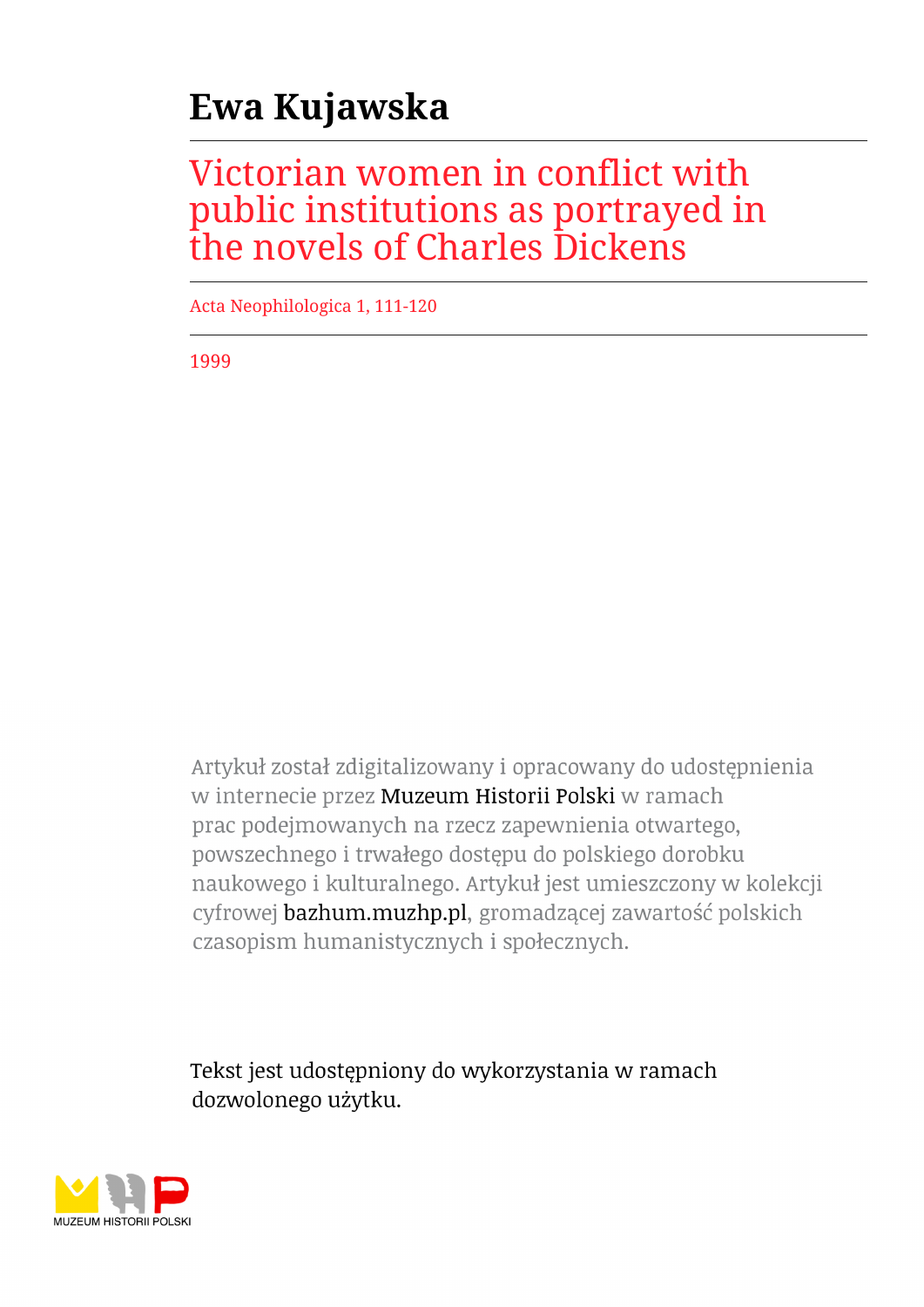Ewa Kujawska Katedra Filologii Angielskiej UWM w Olsztynie

## **VICTORIAN WOMEN IN CONFLICT WITH PUBLIC INSTITUTIONS AS PORTRAYED IN THE NOVELS OF CHARLES DICKENS**

The aim of this essay is to examine how Charles Dickens in a num-ber of his novels viewed the outcome of the Victorian women's dealings with some of the public institutions of that era. Although Charles Dickens was not a great female character creator psychologically speaking; still, his works are rich in numerous representatives of the weaker sex who do not only embellish their homes but also enter the outside world of public institutions.

The nineteenth century was a period during which various stereotypes flourished both in real life and in literature. One of such was a stereotype of a female character sustained by copious examples of heroines present in the Victorian novel. According to the conventional, rather rigorous, Victorian view concerning women they were definitely the fragile ones who needed support and protection of bettereducated and more intelligent representatives of the other sex. Women were portrayed as, and were supposed to be, delicate, sweet, passive and submissive wives, mothers or lovers. Their houses served as shelters in which they could hide from the hostility of the real life outside. However, these were only conventional visions of what women should be like and they mostly described the well-off middle or upper class women. In reality, there existed a wide gap between the stereotype and the actual picture of the Victorian woman. This gap can be observed in Charles Dickens novels. His female characters are not necessarily typical Victorian angels. On the contrary, quite often they do not fit in the above-mentioned stereotype. Apart from typical ideals of femininity such as Dora Spenlow *{David Copperfield),* Dickens presents women who are deeply influenced by changes that the Victorian society was undergoing and that had a great impact on it.

Victorian England (1832-1901) was a country where, among others, two important movements were bom; movements that were to change, gradually, the way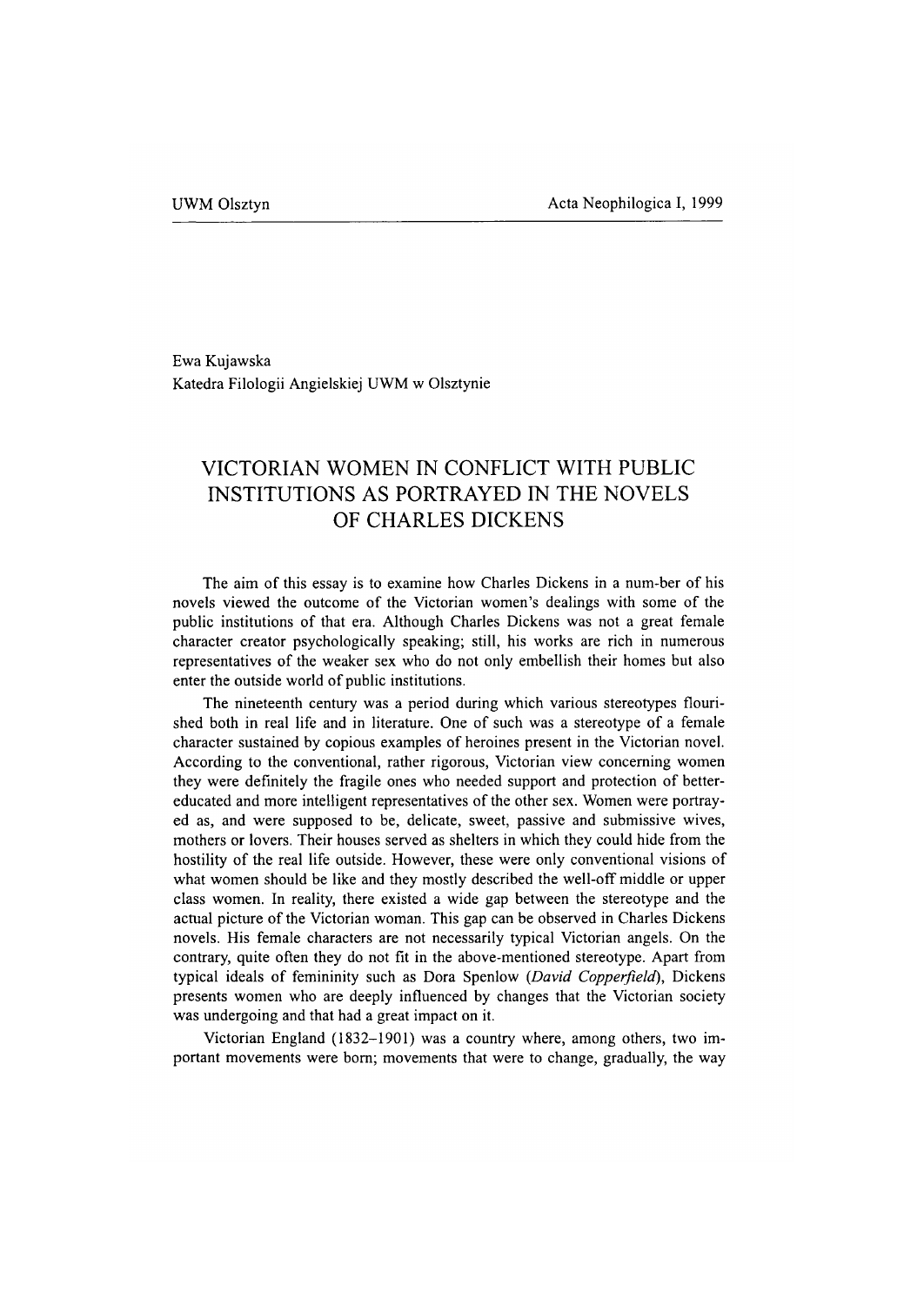of life of women throughout the world. These two particular movements were the Feminist Movement and the liberation movement resulting from the concept of individual freedom. Together with the Industrial Revolution, these movements had a profound impact not only on those women who later embraced the example of Victorian women and championed feminism, but on Victorians especially who sought more personal freedom in their lives.

Victorian women, depending on their social class and economic position, were given, sometimes in spite of themselves, new opportunities to mingle more closely with everyday life, bustling far from the security of the drawing-room or kitchen. This mingling with the outside world very often created close encounters with public institutions, which led to sometimes unpleasant events for these, as yet, inexperienced females who for years had been denied access to life as lived outside their homes. To quote T. H. Huxley: "Girls have been educated to be either drudges or toys beneath man, or a sort of angel above him<sup>" 1</sup>. And those "drudges" and "angels", not to mention great numbers of uneducated women and girls, were compelled to enter the world of Victorian public institutions with scant or no preparation for such an assimilation.

Victorian women dealt with various institutions in various ways depending on their societal position. The poor, uneducated ones were forced by the Industrial Revolution to leave their traditional positions as housewives and become labourers. They could now experience the relative advantages of working in factories, living in workhouses, as well as the possibility of debtors' prisons. Occasionally, they could also encounter legal institutions  $-$  courts of law, lawyers' offices. These women were not advocates of feminism: "the place in which the Feminist Movement was bom was not the factory, nor the mine, but the Victorian middle-class drawingroom"<sup>2</sup>. Middle and upper-class women confronted rather different institutions; namely: charitable organisations, schools of all sorts (both as students for the first time and as proprietors), hospital administration, courts of law and lawyers' offices (still, for a long time to come, as clients only).

The changes taking place in Victorian society, although not obtrusive, were, naturally enough witnessed and commented on by writers, politicians, journalists and men of science of that era. Charles Dickens in a number of his novels voiced his opinions concerning the values of Victorian England, the influence of public institutions on the individual (women included) as well as other significant issues which are not the focus of this essay. Though "the outstanding Victorian woman is a blend of the great lady and the intellectual woman, not yet professional"3 Dickens does not concentrate on this female type only. His female characters belong to all social

**<sup>1</sup>** *Ideas and Beliefs of the Victorians,* **1966. New York, E. P. Dutton & Co.; p. 256.**

**<sup>2</sup> Ibidem, p. 262.**

<sup>&</sup>lt;sup>3</sup> Young, G. M., *Victorian England Portrait of an Age*, 1954. New York, Doubleday **Anchor Books; p. 13.**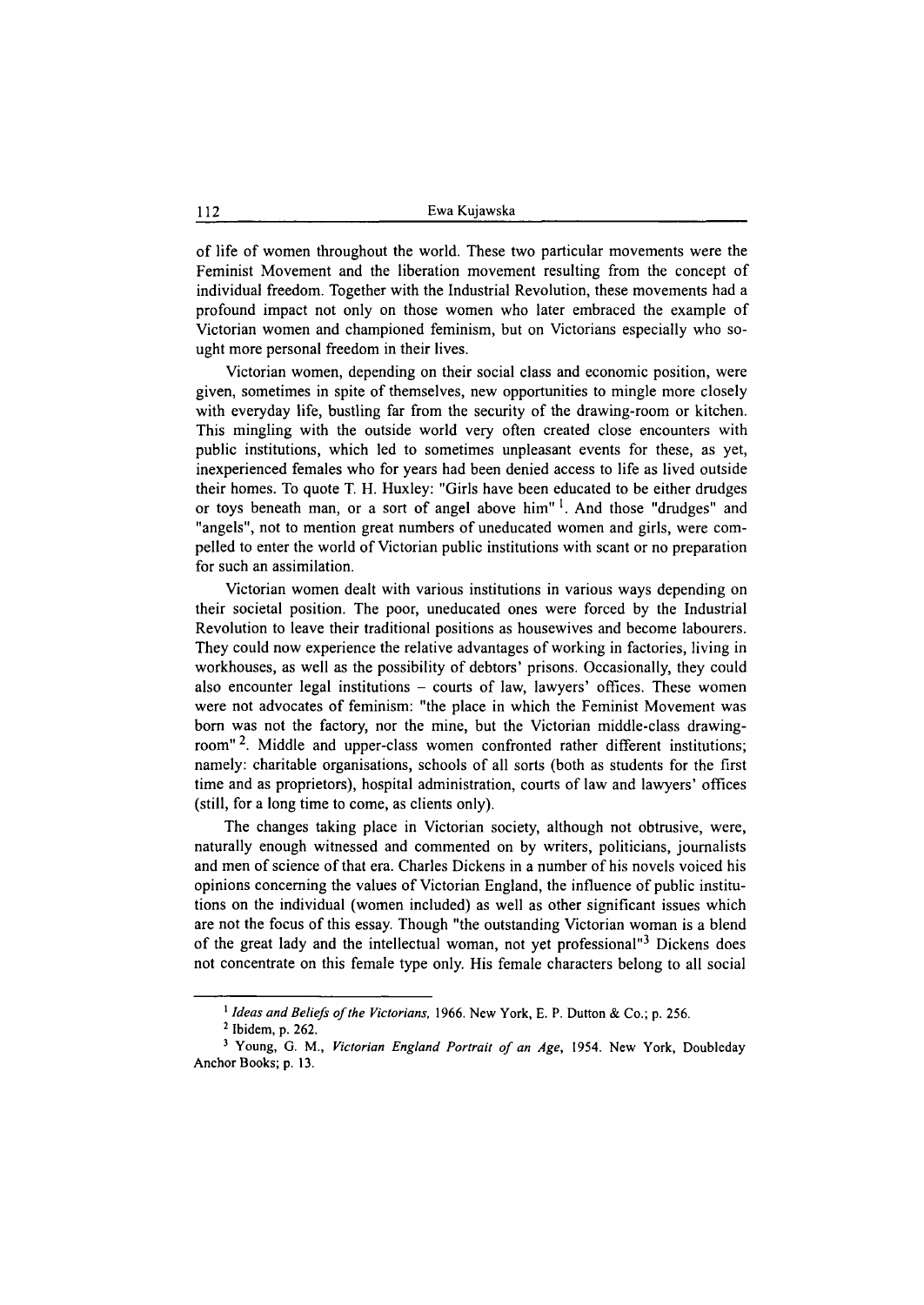and economic classes; live in mansions, as well as in workhouses and streets; are "great ladies" and scums; work for a living and waste their husbands' money; try to keep up the traditional model of a Victorian family, or neglect the family completely; provide for themselves or are entirely lost in the world of management and money. Dickens shows his women in a wide range of situations in which they need to cope with various public institutions: workhouses, courts, schools, inns, enterprises and honourable charities. Whether he is in favour of the liberation movement remains to be seen. Yet, he certainly presents women as individuals striving to handle diverse difficulties of life. He does not lock them in drawing-rooms and kitchens, but lets them wander and have a taste as to what they must deal with in the future to come. Dickens allows his women to run their own businesses, deal with ruthless lawyers, fight for their rights in courts or for the right be educated. Unfortunately for such women, they quite frequently encounter an outside world in which a clash between a woman and a dehumanising institution leaves that woman scarred emotionally for life, destroyed financially or harms friends and associates who suffer simply because she has run afoul of a particular institution.

To study the women of Dickens's world is to become cognisant of how they deal with the hostility of Victorian public institutions, and what Dickens appears to think about that. Seemingly, Dickens approved of working women, as many of his women had some kind of employment, or even ran their own enterprises or establishments. One of the most unpleasant women is probably Sally Thingummy *(Oliver Twist).* An inmate of the workhouse, old and "rather misty by an unwonted allowance of beer"4, she emphasises all the evils of a workhouse. Though no physical description is provided, she may be contrasted with "a good-looking girl"  $5 -$ Oliver's young mother, for whom she is acting as nurse. Having spent a long, yet unspecified time in a workhouse, given birth to thirteen children "all of 'em dead except two, and them in the wurkus with me" $<sup>6</sup>$ , she cannot be a physically attracti-</sup> ve person any more. Hard years in the workhouse have taught her to steal (which she confesses on her deathbed), to drink excessively and have changed her, despite her "profession" as a nurse into a repulsive representative of her sex.

Was it her fault, though, or the fault of cumulative influences of the conditions in which she lived? Constant hunger and demoralising and dehumanising living conditions would change even the strongest human being into simply an animal striving desperately to survive. The authorities regulating life in the workhouse through their decisions created an institution in which the worker was propelled quickly to the graveyard. The regime of starving people was implemented with great vigour, although "it was rather expensive at first, in consequence of the increase in the undertaker's bill" 7. No, Dickens does not blame old Sally for what she has become. Her encounter with a very common public institution of the time was

**<sup>4</sup> Dickens, C.,** *Olivier Twist,* **1958. New York, Harper & Row; p. 4.**

**<sup>5</sup> Ibidem, p. 5.**

**<sup>6</sup> Ibidem, p. 4.**

**<sup>7</sup> Ibidem, p. 14.**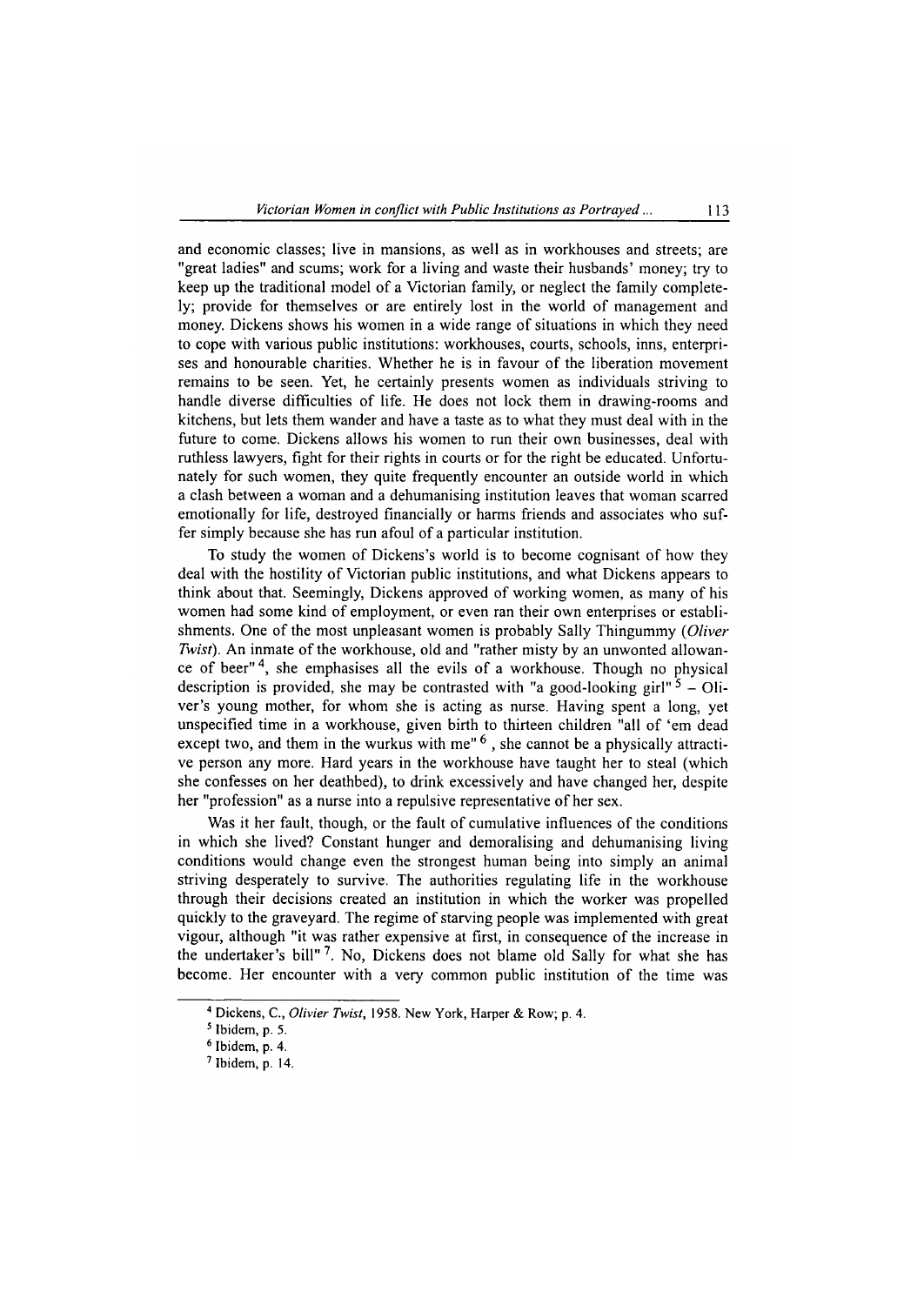a tragic one. She was one of many whose lives were totally ruined by their confinements in such hostile places; yet, was there any alternative? There was not much to choose from for those poorest ones - death in the workhouse or death in the streets. And yet, Dickens seems to be more sympathetic towards those women who choose freedom, although with tragic results, as Betty Hidgen *(Our Mutual Friend).* Here is what this poor woman, who is, however, still proud of her independence and ability to provide for herself and strong in her beliefs, thinks of this institution:

 $[...]$  He was brought up in the  $-$  "with a shiver of repugnance,"  $-$  the House, "The Poor-house?" said the Secretary.

[...] "Kill me sooner than take me there. Throw this pretty child under cart - horses' feet and a loaded wagon, sooner than take him there. Come to us and find us all a-dying, and set a light to us all where we lie, and let us all blaze away with the house into a heap of ciders, sooner than move a corpse of us there!" [...] You pray that your Granny may have strength enough left her at the last [...] to get up from her bed and run and hide herself, and swown to death in a hole, sooner than fall into the hands of those Cruel Jacks we read of, that dodge and drive, and worry and weary, and scorn and shame, the decent poor" 8.

And, indeed, such strength Betty is eventually granted, so she can run from the authorities and die free, away from the workhouse. There can be little doubt as to which woman Dickens treats with greater respect; however, he is very careful not to show criticism towards Sally. His attack is clearly directed at the institution of the workhouse, not at the individual, who no matter how strong and humane must lose eventually in an uneven fight with the inhuman establishment.

In addition to dehumanising people's lives, workhouses provided some employment to paupers. Yet it was not the kind of work that could give the employed any satisfaction, whether financial or professional. A similar situation was true as far as Victorian factories were concerned. Work was a matter of survival, not fulfilling one's professional ambition. And in a factory can be found another Victorian woman struggling for survival - Rachael *(Hard Times).* Employed in a factory, she leads a difficult life, although thanks to the Factory Law of 1833 is no longer forced to do night shifts. Her work day is still extremely long, though, so she can have little or no time for any of life's pleasures that have been reserved for those better-born and better-off. Overworked, without any hope for ever fulfilling her true love for Stephen (as the laws of Victorian England serve those that have rather than those that have not), eventually losing her lover, she is always portrayed as an angelic figure. She is all the warmth, peace, goodness,modesty and compassion that one may find in a woman. "Thou art an Angel" Stephen tells her, and she replies: "I am [...] thy poor friend. Angels are not like me. Between them, and a working woman

**<sup>8</sup> Dickens, C.,** *Our Mutual Friend***; 1997. Penguin Books.**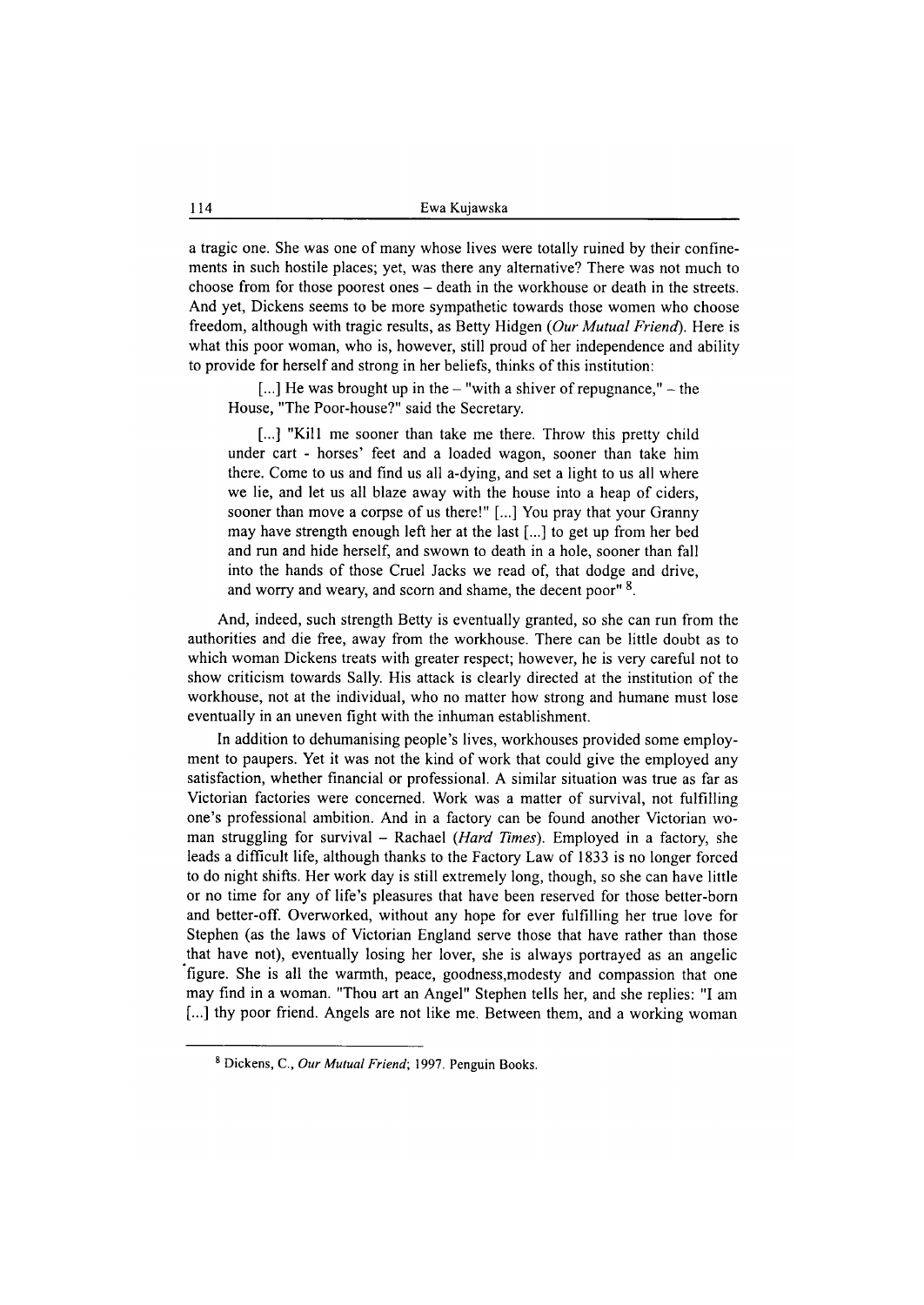fu' of faults, there is a deep gulf set<sup>"9</sup>. Here is a proper person at a proper place. Self-conscious, aware of her position in the world, loving, caring, delicate despite all the hardships - here is the ideal working class woman, according to Mr. Dickens. Rachael suffers - there is no doubt about that. Her beloved dies in her arms - what worse disaster can happen to a woman? Yet, she never complains. She is like a tame animal, a type rather than a real person. There is not much character in her  $-$  she is more of an idealisation of a woman than a real woman. That is why the clash with Victorian institutions  $-$  the factory, directly, and the law, indirectly, does no harm to her. It is hard to harm an ideal.

More life-like are the representatives of the lower-middle class  $-$  the proprietors or co-proprietors of various enterprises: Madame Mantalini (Nicholas Nickleby), Abby Potterson (Our Mutual Friend), Mrs. Squeers (Nicolas Nickleby), Mrs. Pipchin (Dombey and Son), Cornelia Blimber (Dombey and Son), Agnes Wickfield (David Copperfield). These are women, who more or less successfully run businesses, sometimes on their own and at other times together with their partners; and thus, have much to do with Victorian institutions.

Madame Mantalini is a milliner and dress – maker, who owns a nice little dressmaking company, which provides employment for as many as 20 girls. As Mr. Nickleby notices: "Dress  $-$  makers in London  $(...)$  make large fortunes, keep equipages, and become persons of great wealth and fortune" $10$ . She is truly a representative of a newly rich bourgeoisie with great ambitions. Whether she is a business woman is quite another matter. Her manner of speaking with prospective employees is certainly business - like; she knows exactly what she requires of her girls and how to deal with both them and her customers:

"[...] our hours are from nine to nine, with extra work when we're full of business, for which I allow payment as overtime. [...] I should think your wages would average from five to seven shillings a week; but I can't give you any certain information on that point until I see what you can do"<sup>11</sup>.

And yet, despite her undeniable leadership skills and managerial abilities demonstrated in her dealings with her girls, she is nothing more than a Victorian woman  $-$  fragile, naive, easily used by the man of her heart  $-$  years her junior Mr. Mantalini, who takes advantage of her weak points and readily spends her money. While she is strict with her employees, she is unable to manage her business effectively and efficiently. The clash between Madame Mantalini the woman and Madame Mantalini the business-woman is ruinous. Controlling her husband's expenditure and debts, and thus controlling her income and the company's capital is too much

**<sup>9</sup> Dickens, C.,** *Hard Times***; 1990. Oxford University Press.**

**<sup>10</sup> Dickens, C.,** *Nicholas Nickleby,* **1998, New York, TOR; p. 139.**

**<sup>11</sup> Ibidem, p. 147.**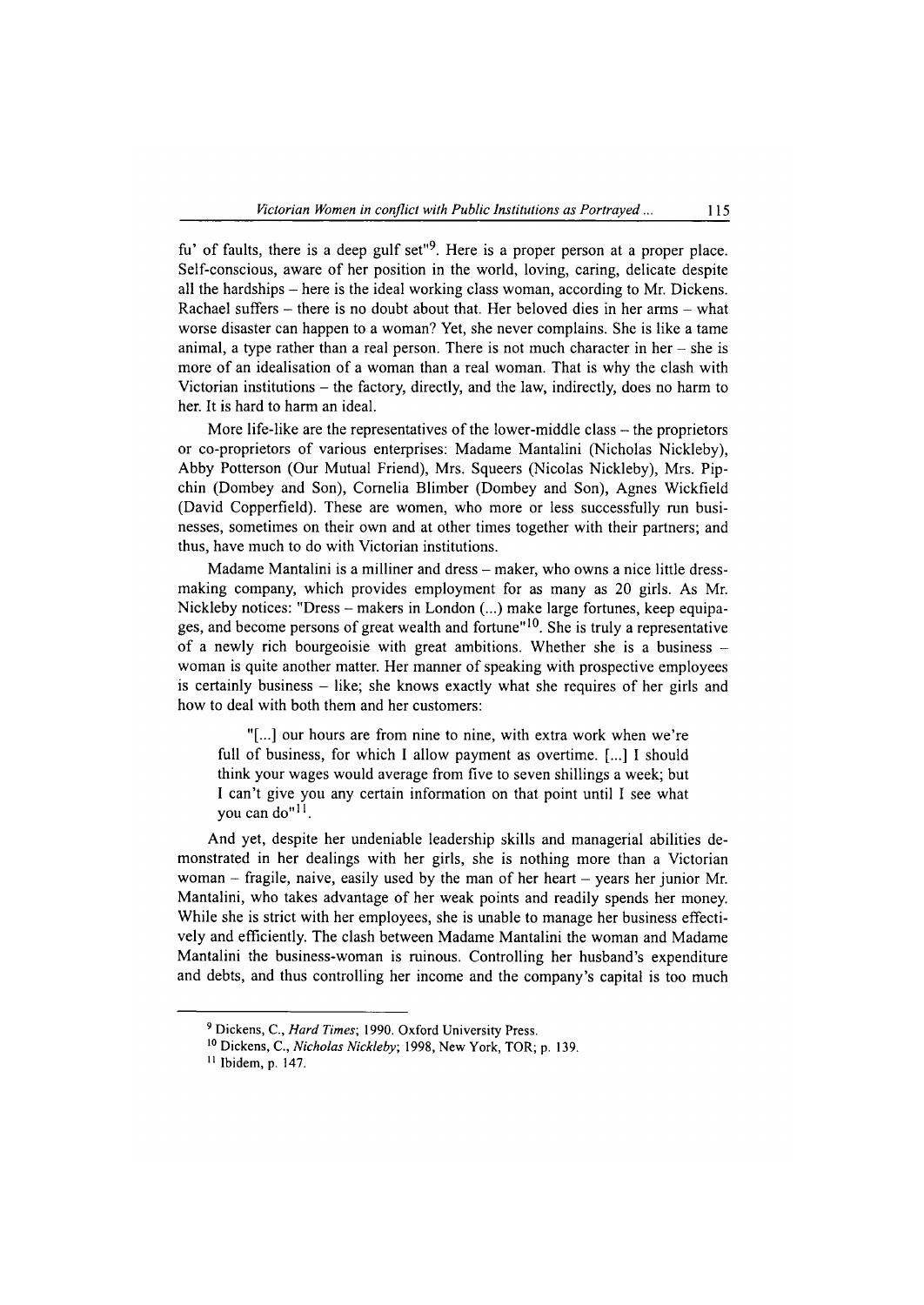for this romantically-bound woman. In effect  $-$  she loses the establishment trying not to lose her parasitic husband. "The name of Mantalini appeared in the list of bankrupts" 12 and Miss Knag (previously an employee) assumed the control of the business. But the destruction is of double impact. Madame Mantalini is destroyed as a lady of business - becomes bankrupt and sold out. And, at the same time, she is defeated as a woman, as there can be little hope that her husband, who cheated on her while she was still rich and had an even flow of and access to her money, will stay devoted to her. It seems that Dickens believed that Victorian women were yet not ready to enter such a hostile world of business full of swindlers, impostors and frauds. Victorian England was still very much a man's world in which tenderhearted women could only fail.

And yet, there existed in the Victorian world women who could manage their own businesses and were actually quite successful, at least to some extent. One such woman is Miss Abbey Potterson – the owner of a tavern called the Six Jolly Fellowship-Porters (Our Mutual Friend). It is certainly true that the place lacked a male manager – one that would renovate it and make a decent place out of it, as the building itself was in a decrepit condition. However, "it had outlasted, and clearly would yet outlast, many a better-trimmed building, many a sprucer publichouse"<sup>13</sup>. What then made it a place of bustling business despite its obvious not  $$ business like state? It seems that the solution to this mystery lies in the character of the lady of the place:

"Miss Potterson, sole proprietor and manager of the Fellowship-Porters, reigned supreme on her throne, the Bar, and a man must have drunk himself mad drunk indeed if he thought he could contest a point with her<sup>"14</sup>.

Miss Potterson, who "had more of the air of a schoolmistress than mistress of the Six Jolly Fellowship – Porters<sup> $15$ </sup>, ordered her customers and frequenters of the place about as freely as she wished. She was the one to decide who could enter the place and who was banished from it. She had the final word as far as the quantity of alcohol drunk by certain individuals was concerned. She was the one who called it a day in the place and no one dared disobey her decision. She was the general of the establishment and was treated as such by her clients: with respect, sometimes fear, and always obedience. Miss Abbey is the Queen Victoria of the poor: better educated than her "court", presiding over it with unwavering toughness and trying not to show any signs of weakness. For Dickens she is the embodiment of the woman who can deal successfully with Victorian institutions (business establishment here) thro-

**<sup>12</sup> Ibidem, p. 305.**

**<sup>13</sup> Dickens, C.,** *Our Mutual Friend;* **1997. Penguin Books; p. 67.**

**<sup>14</sup> Ibidem, p. 68.**

**<sup>15</sup> Ibidem, p. 69.**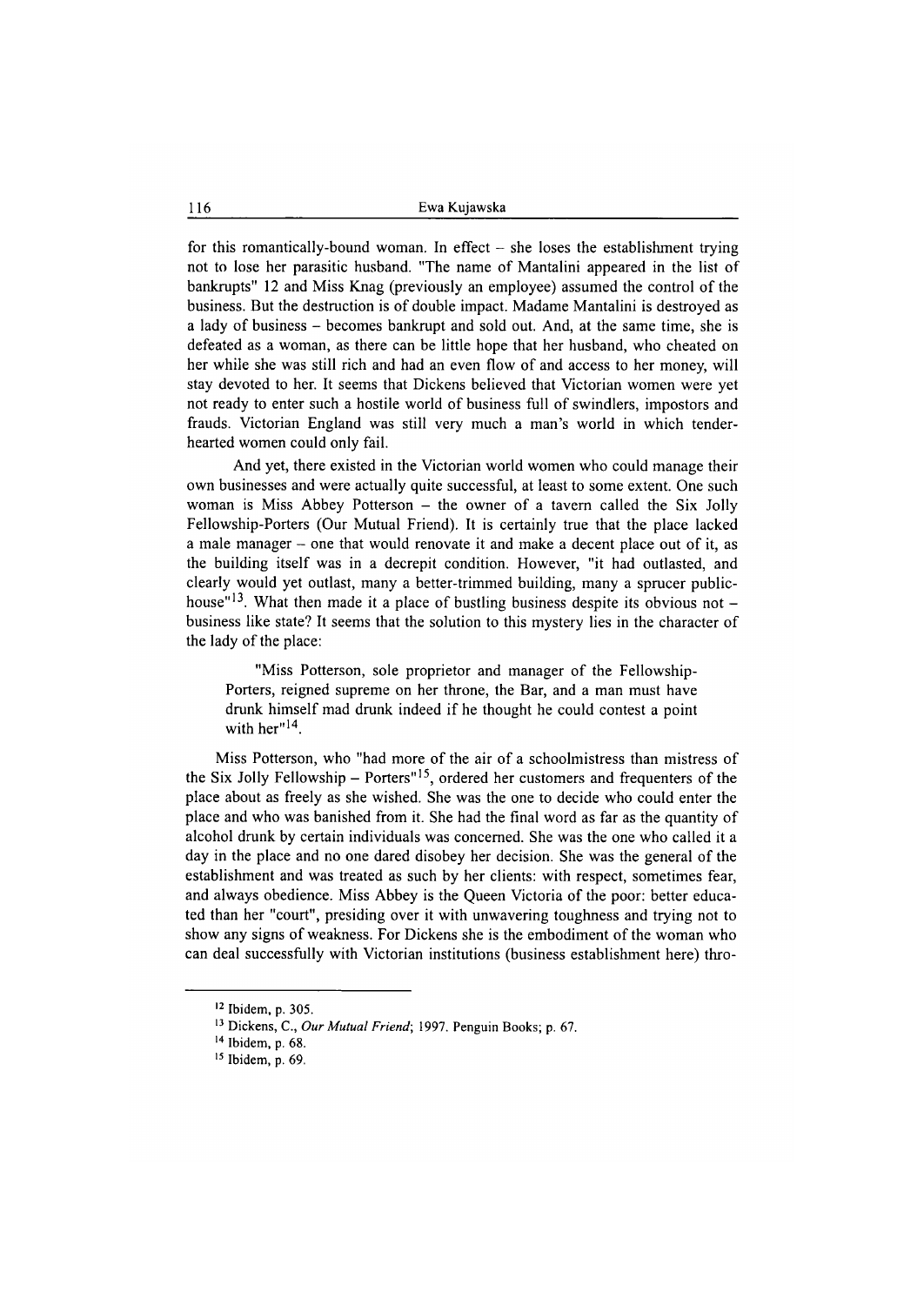ugh manipulating people and exerting her power over them; even though her venture is not of the best sort. She is not a Victorian woman from a drawing-room: soft, tender, lost in the wilderness of the world outside. Obviously only such stem and unbending ladies can survive the challenge that occurs when an individual confronts the roughness of Victorian institutions with no opportunity to prepare beforehand for such an encounter.

While Miss Abbey only has "the air of a schoolmistress", Mrs. Squeers (*Nicholas Nickleby*) is actually one - or to be more exact – she is a wife of the master of a boarding school. She is, like Miss Abbey, a lady of business, only her business is of a different kind. Her venture is a school  $-$  Dotheboys Hall  $-$  and she is definitely, together with her husband, determined to make money out of it. She is tough and rough, if not cruel. But while the toughness of Miss Abbey does not hurt anybody either physically or emotionally, Mrs. Squeers and the institution she runs are a destructive force for many an individual, as well as for her own self eventually.

Dotheboys Hall and whatever happens within its walls and beyond serve as an example of typical Victorian institutions, namely Yorkshire schools in which Dickens was greatly interested, as Philip Hobsbaum shows <sup>16</sup>. These were places where children neglected by parents found their destination under the protection of the owners serving at the same time as teachers and guardians. Unfortunately, the proprietors were much more interested in their own profits than in whatever educational profits the pupils might have received and the Squeers family is no exception. Brutality and cruelty, both emotional and physical, are the likely means of achieving the goal - teaching as little as possible while making as much money as possible  $$ and working towards this goal is Mrs. Squeers as dedicated as her husband. "The only difference between them was, that Mrs Squeers waged the war against the enemy openly and fearlessly, and that Squeers covered his rascality" <sup>17</sup>. She is the one who administers the unusual food mixture to the boys so that they would lose appetites, and so she would save on feeding them; she is the one who carries canes with which her husband treats the pupils; she is the one who collects money from letters sent to the pupils, as well as other trifles such as articles of clothing that she could equip her own children with. She is not exactly a paragon of virtue that a Victorian woman was supposed to be; she is a woman who happens to be married both to a cruel man and a cruel institution, which both instances make her act as she does. Obviously she is not a good person by nature otherwise she would probably try to change the way the school is run. And she, on the contrary, is an irreplaceable part of this institution. Her true colours are obvious and come out in various situations: "A nasty, ungrateful, pig-headed, brutish, obstinate, sneaking dog, exclaimed Mrs Squeers, taking Smike's head under her arm, and administering a cuff at every

**<sup>16</sup> Hobsbaum, P.,** *A Reader's Guide to Charles Dickens',* **1972. Syracuse University Press; p. 50.**

**<sup>17</sup> Dickens, C.,** *Nicholas Nickleby,* **1998, New York, TOR; p. 101.**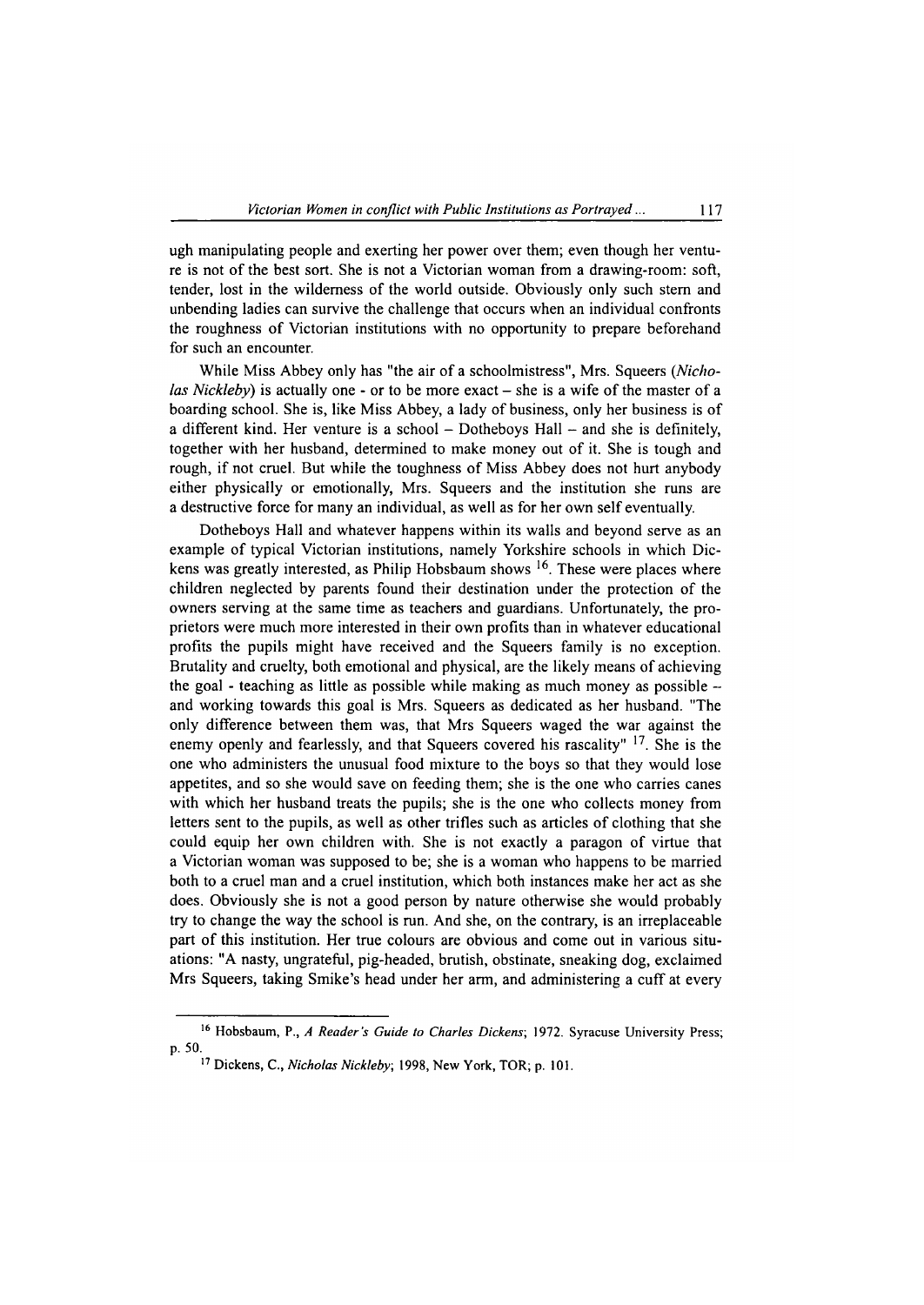epithet"18; But, arguably, had she not been a part of such an institution, her violent temper might have not found such a vent, or at least she might not have hurt any innocent pupil placed under her care.

She is a loving mother, as much as she can be, and wife, minding her family in the best manner she is capable of; even though, her ways are not always the most acceptable ones. She deprives her pupils of the bare necessities, only to improve her own family's circumstances. She is corrupted by the institution of which she is a part, because of the unchecked power she possesses and by the lack of any control as to what happens at school on the part of either the pupils' parents or any authorities. Obviously what happens there is atrocious as many examples prove, but she as a mother only strives to fulfil what she considers her motherly duty - to provide for her family. The means that she obtains through being a part of an evil institution make her evil side come to light and shine brightly. This evil has a destructive power over the pupils, as it ruins their childhood and makes vivid negative impressions on their personalities; and thus, indirectly, the institution destroys the ones whom it is meant to serve. Fortunately, it also crushes its vehicle for action  $-$  Mrs. Squeers and her family  $-$  and thus the vicious circle is broken. As a result of spending years under emotional pressure and physical abuse, the students finally rebel, causing the downfall of the school and the Squeers.

A rebellion  $-$  though of a different kind  $-$  can also be observed as far as the Jellyby family is concerned *(Bleak House).* In this case the rebellion takes place within the family, not against it. Caddy, the eldest daughter of the Jellybys, after years of neglect on the part of her mother rebels, although not light-heartedly, against her life of debilitating paperwork done for her mother. The reason why she marries Prince Turveydrop is not simply the infatuation but the drive to escape her home lacking any warm, motherly feelings, as well as her mother's tyranny. Here Dickens openly and clearly criticises those Victorian women who instead of playing their traditional roles as wives and mothers become involved in social issues and devote all their energy to charities forgetting and neglecting at the same time their primary duties. Mrs. Jellyby is a caricature of such women - she is obsessed with charitable projects concerning some long lost and forgotten African tribe. As a result of her involvement with many charitable institutions, quite popular at that time in England, she is unable to notice how neglected her own children are. Not only are the children neglected - brought up literally in the street and "always up to something"<sup>19</sup>, but the house as well. It is filled up with paper and litter, dirty and unpleasant - definitely not a paragon of a Victorian house. The children look unhealthy, are uneducated and unable to perform the simplest housework tasks, because their mother's time is occupied by helping cultivate and educate "the natives of Borrioboola – Gha, on the left bank of the Niger"<sup>20</sup>.

**<sup>18</sup> Ibidem, p. 178.**

**<sup>19</sup> Dickens, C.,** *Bleak House,* **1992, New York, Bantam Books; p. 33.**

**<sup>20</sup> Ibidem, p. 35.**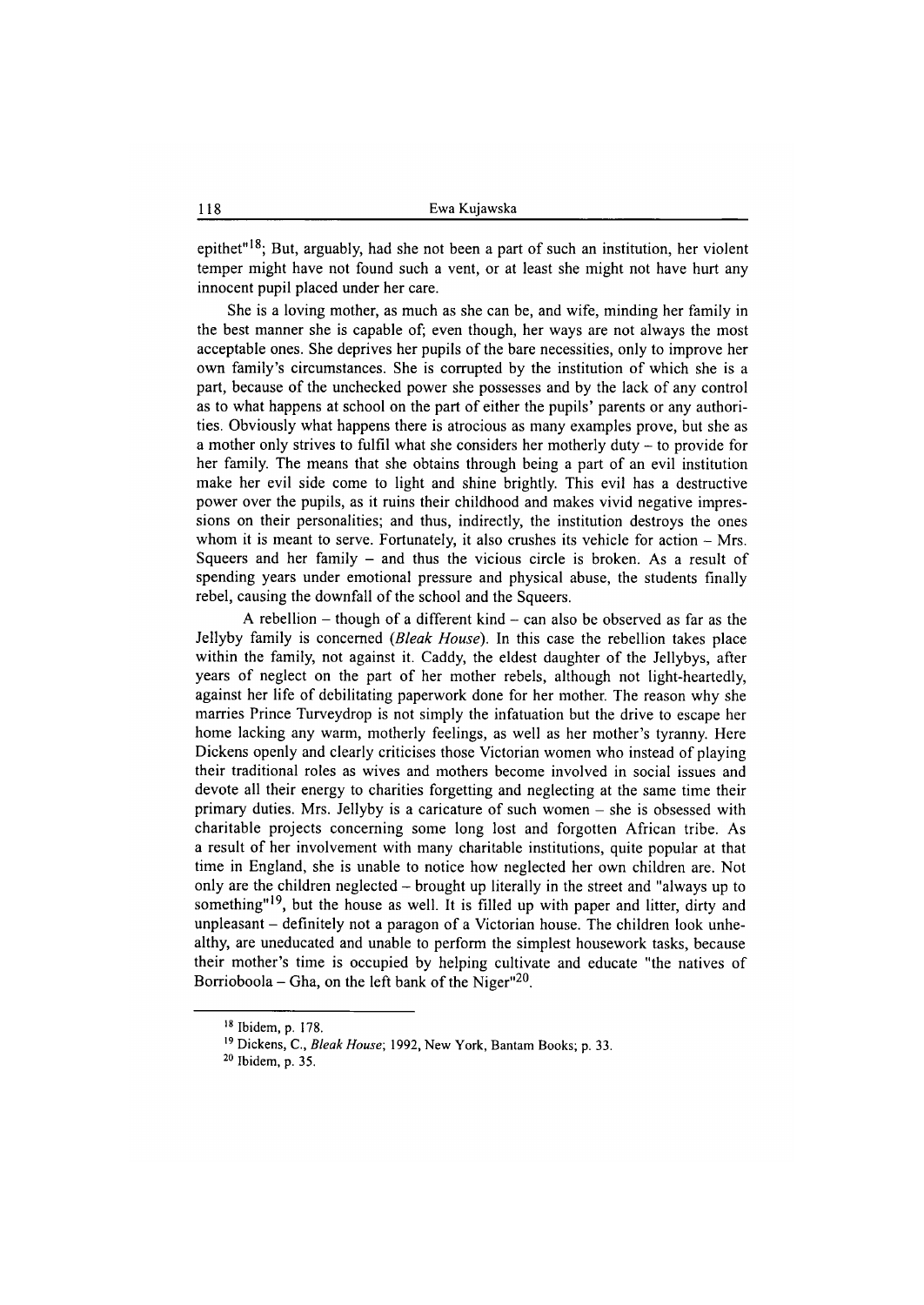Mrs. Jellyby's involvement with the charities destroys her own family  $-$  Caddy, serving as her secretary, is overworked and miserable; Peepy is always hurt in some kind of disastrous accident; Mr. Jellyby, an unloved husband who is unable to oppose his wife, finally becomes bankrupt, which sinks the family deeper still. The children become successful in life only after they leave the wretched house. Caddy, having rebelled against her mother's tyranny and married Prince, is a happy wife despite the fact that her husband becomes lame and her child was bom deaf and dumb. Anything is better than living in a house ran by an incompetent philanthropist. Peepy finds a job in the Custom-House that allows him to forget his ruined childhood. Unfortunately, Mrs. Jellyby is unable to notice her mistakes and how deeply her conduct as a mother influenced the lives of her children. Being dissatisfied with the outcome of her work in Africa, she redirects her energies and becomes an advocate of women's right to sit in Parliament. Nothing can reform this woman obsessed with activism. Dickens uses Mrs. Jellyby as an example showing what may happen when a woman forgets where her place is. And it seems that a place of a woman should rather be at home unless she is capable of dividing her duties at least equally between her professional work and her home. Extreme dedication to any institution, whether of a charitable character or not, leads to obsession and destruction.

Obsession and destruction are also key words, which can describe what may happen to an individual who becomes involved with the legal system and its institutions. One of the most vividly portrayed female examples of the destructive force of the Chancery Court is Miss Flite who is essentially a good person, but is driven quite mad by the Jamdyce and Jamdyce suit *(Bleak House).* She attends the court every single day to observe the proceedings. This lady has been doing that for a long, long time. As she says she had youth and hope and even beauty once; however, the machinery of the court proceedings wasted all of those. The extremely slow pace of the court activities, inability of the court to make any ruling, complications obscuring each case drive people who are somehow involved in the cases either mad (Miss Flite) or to the point of self destruction (the suicide of Tom Jamdyce). The court is so institutionalised and so dehumanised that nobody even knows whether Miss Flite should be attending the court as a party in the case "expecting some incomprehensible judgement to be given in her favour"<sup>21</sup>. As Dickens sarcastically notices: "Some say she really is, or was, a party to a suit: but no one knows for certain, because no one cares" <sup>22</sup>.

Miss Flite wasted her life being drawn to the court as a result of her father's dealings with it. The father's bankruptcy caused the fall of Miss Flite's brother and sister and finally hers, when she decided to "look at the Monster". Having been affected by the court, she was unable to lead normal life any longer and became addicted to this institution. All the members of her family who expected some kind of judgement from this institution were long dead and in her obsession, unable to

**<sup>21</sup> Ibidem, p.**

**<sup>22</sup> Ibidem, p. 3.**